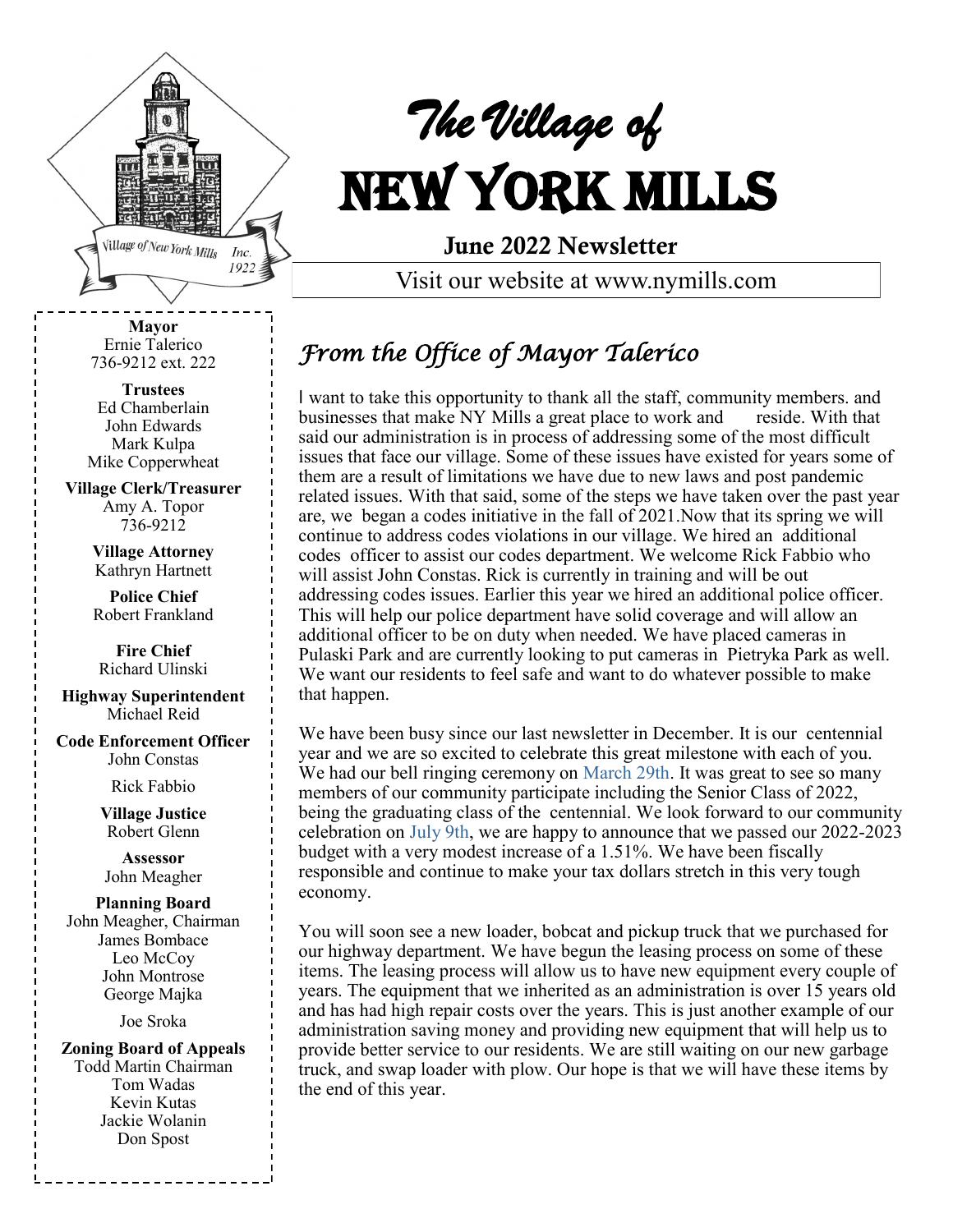Our Community Development Block Grant project will begin in June, we were awarded \$490,000 from the state to help with the flooding issues on Elm and Main St. We look for this project to be completed sometime in the fall. We met with Oneida County Planning and engineer department for the County's Main St program. We walked Main St and visualized how and where we can use the Main St County grant funds. Some of these funds will be used for centennial park and the rest of the funds will be used to repair some sidewalks, install crosswalks and enhance our existing parks. Additionally, we were awarded a grant to do a study on the Mill #3 building, the owner of that building is interested in investing more in our community, the grant funds awarded will be used to do a study on Mill #3 and its best use. We will be closing on our LED lighting program this summer and installation should be done in the fall. This will help save the village money and will add enhanced lighting throughout the village. We were also awarded \$20,000 to place cameras at our main intersections. These grants are all helping to address needs in our village and help the overall bottom line.

We have secured our paving schedule for this year; Paving will tentatively begin in July. This year we will be paving Clinton St, Royal Brooke Lane, Ninth St, Eight St and Clark St. This is a good amount of paving for the year, we will also be fixing 24 sewer holes throughout the village. We were hoping to do more but with the price of materials this year we had to scale back a few projects. We also are planning to begin work on our municipal building, we are looking to put on a new roof over the fire department, replace windows and put in a new boiler system. These projects will most likely be done over the next two years, starting with the roof first. Additionally, our new fire department pumper truck has a tentative completion date for the beginning of 2023.

We will have several events over the summer. We will have our Senior Parade down Main St for our graduating seniors after graduation on June 17th. We continue to have our concert series, our parks program which will again be at NY Mills school, our centennial celebration and movie night. The two latter events will both include fireworks. We are grateful for our partnership with our school district and our neighboring village Yorkville. It is because of these partnerships we can continue our concert series and have an ideal place for our parks program. We also had the privilege of participating in the Armed Forces event at Harley Davidson on Armed Forces Day. We are thankful for all our men and women who actively serve our nation, we are thankful for our veterans and those who lost their lives serving our country

In closing, I want to wish everyone a safe and healthy summer, Over the past couple weeks we have had two horrific acts of violence in our nation. My hope as a community is that we can all come together to be kind to one another, help one another when needed, and most importantly respect each other. If you see something out of the ordinary do not hesitate to say something. Let's do our part to protect each other, our children and our community as a whole. As we celebrate 100 years as a village, let's remember and honor those who came before us. Our village was built on pride, hard work and determination. Let's all come together to have those same attributes that have made our village successful for all these years. One last word, if you have an issue with your neighbor try to resolve it, you never know when you may need that same neighbor in time of crisis, as your mayor, if you are struggling and have a need, please do not hesitate to call the village office, we will try to connect you to the resources we have in our community to help meet your need.

Respectfully, Mayor Talerico

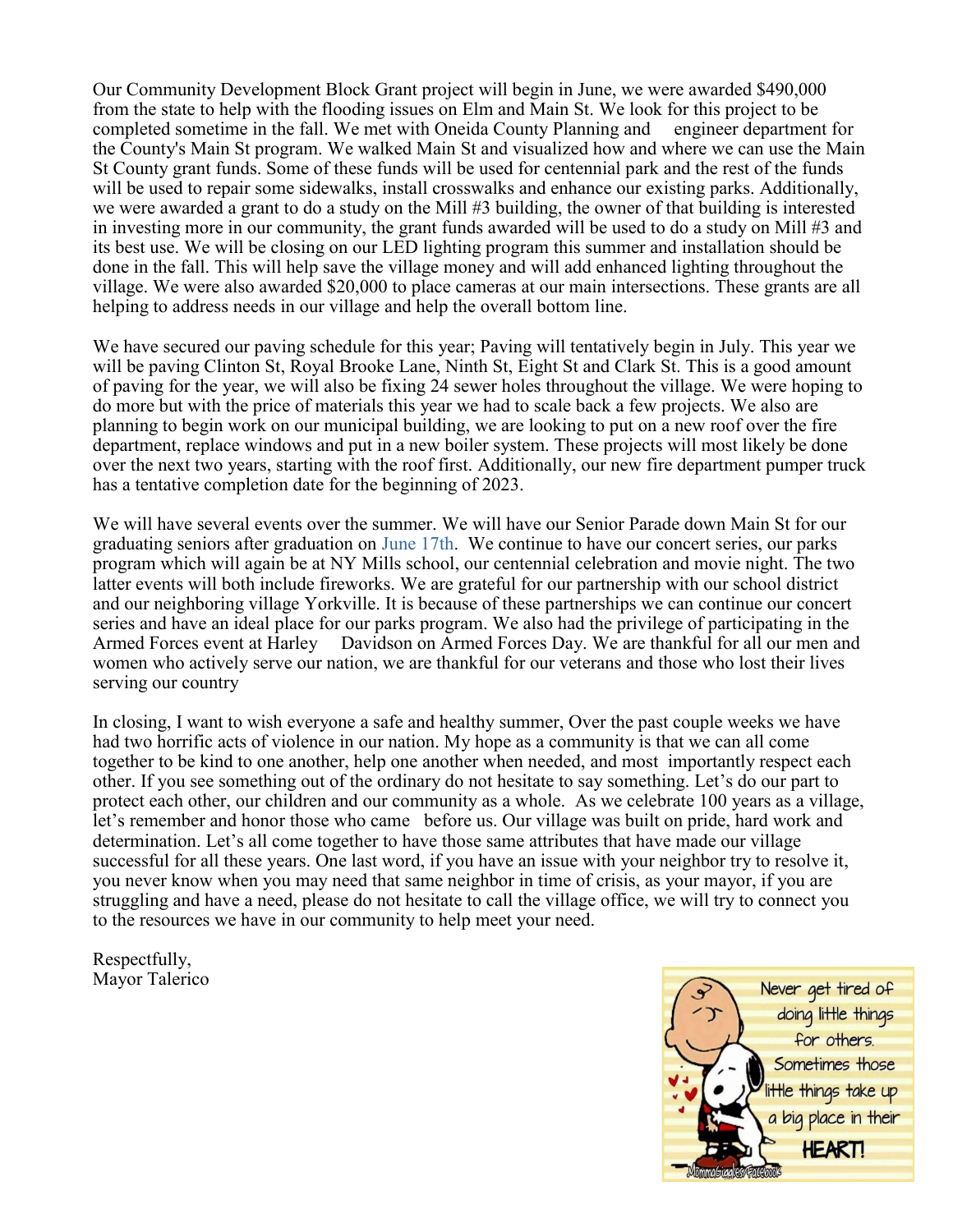#### *New York Mills Police Department*   **Emergency—911 315-736-6623**



Spring is here! With the warm weather also comes many outdoor activities. I would like to remind the residents of a few local laws, to prevent any confusion. The Village Noise Ordinance prohibits any unnecessary noise between the hours of 11pm and 7am. Any recreational fires shall be no less than 30 feet from the nearest wall of any building or any wooden structure. All fires shall be no less than 15 feet from any property line, street, or alley. All fires shall be attended by at lease one adult person with an adequate means of extinguishment nearby. No person shall kindle, start or cause to be kindled

any fire other than substantial containment (surrounded by 3 sides) constructed of metal, concrete, or brick so as to prevent the escape of burning materials. The village overnight parking ordinance is in effect year round. No vehicles shall be parked on public roadways between the hours of 2am and 6am. If for some reason you need to park in the road between those hours, simply call the non emergency number at 315-736-6623 and advise the officer on duty of your situation.

I would like to congratulate Officer Doug Brenning on completing a 4 day training to become a car seat installation technician. We are hoping to hold a car seat safety inspection event for residents in the near future.

With the overwhelming support of our Village Board, our department will be adding an additional full-time officer to our ranks. This additional position will allow us to cut down on overtime, provide additional police coverage during peak hours, and allow officers the ability to attend necessary trainings so that we can continue to provide an exceptional level of service to the community.

From all of us at NYMPD, we would like to wish everyone a safe and happy summer!

-Chief Frankland



# *Seniors on Parade*

To honor the Graduating Class of 2022 the Village will be holding a "Senior Parade" to take place after the Ceremony (approximately 7:30PM) on June 17, 2022. The parade will start at the school on Marauder Boulevard and will end at the Village Park on Main Street. Please come out along the route and support our Seniors !

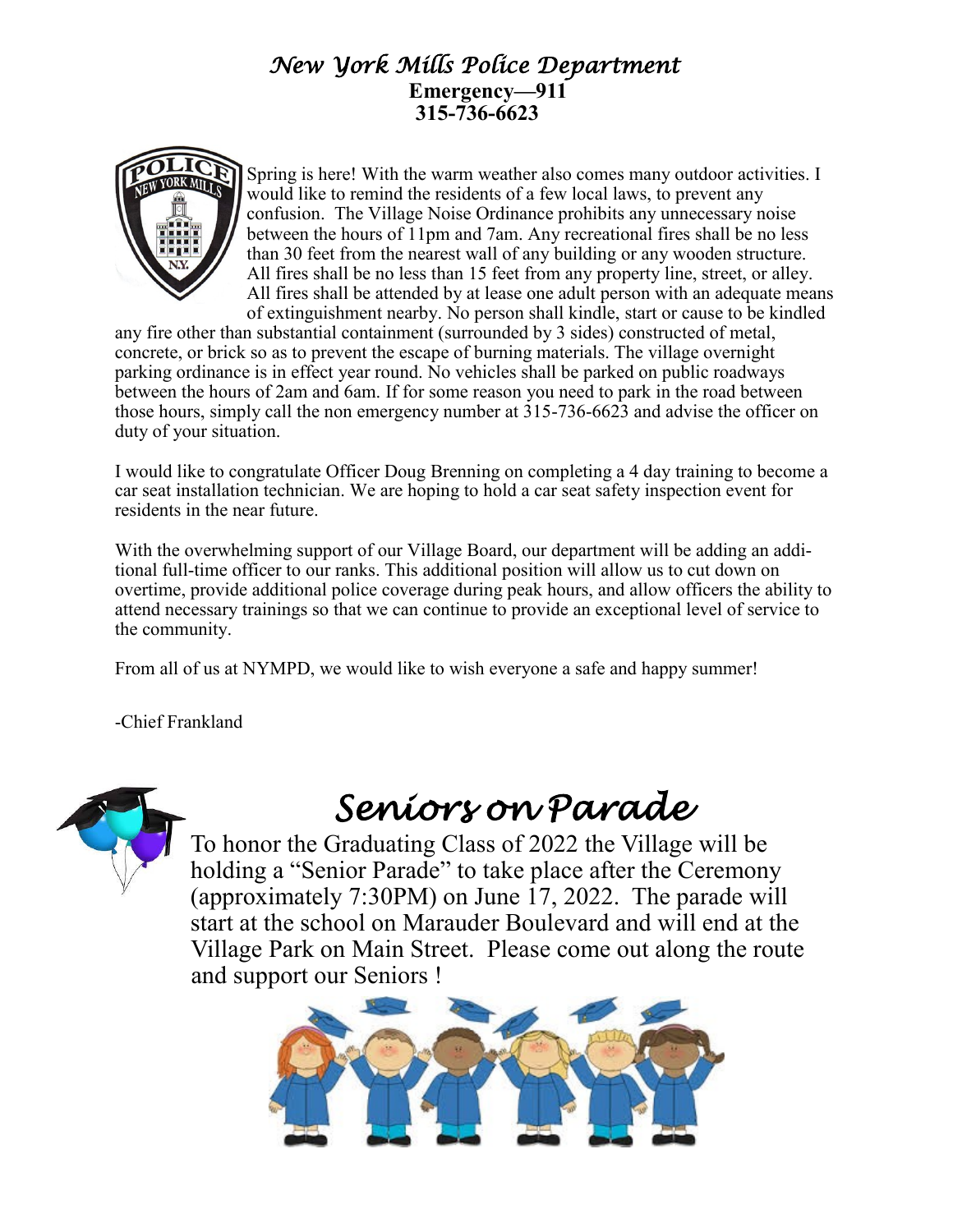### *Highway Department*

Mike Reid Mayor Talerico Village Highway Superintendent Highway Commissioner

Road paving will begin throughout the Village in the next coming months, so please be cautious and courteous to the Road Crews.

The Elm Street Sewer Project will begin m mid-June.

The DPW purchased a new Loader, bobcat and pickup truck.

Green waste consisting of shrubbery, twigs, etc., must be put in a metal or plastic manufactured container with handles, weighing no more than 50 pounds. Branches should be piled parallel to the street. Do not put **anything** in the roadway, they have the potential to clog the storm sewers. The Village will **NOT** take grass clippings. If you wish to dispose of grass clippings, they will need to be in a Village green garbage bag. Green waste should be put out on Sundays after 6PM for Monday pickup.

Green bags are to be tied and put out Monday's after 6PM for Tuesday Garbage pickup. They should not be over 50 pounds or they will not be picked up. Heavy items may be put out on Mondays after 6PM as long as you purchase a green tag from the Village Clerk's Office for \$5.00. Due to increasing costs the price for tire tags will be \$4 NO RIM and \$5 WITH RIM.

Recyclables can be put out after 6PM on Tuesday for Wednesday pickup. Please use lids so that the wind doesn't blow them all over your yard and thought the Village. Also, please be sure that your bin is not larger than 40 gallons.

We do not take contractor's projects from tree's being taken down; the contractor will have to dispose of those themselves.

The Highway Department hours will be 5:30AM until 3:30 Monday – Thursday until Labor Day. If you need to reach them, please call (315) 736-3204 and leave a message. We check the machine frequently



*ROAD PAVING* 

This summer, the Village Board has scheduled the paving of the following streets:

-Clinton Street -Royal Brook Lane -8th Street -9th Street -Clark Street

At this writing, no firm date has been established for when the work will be done.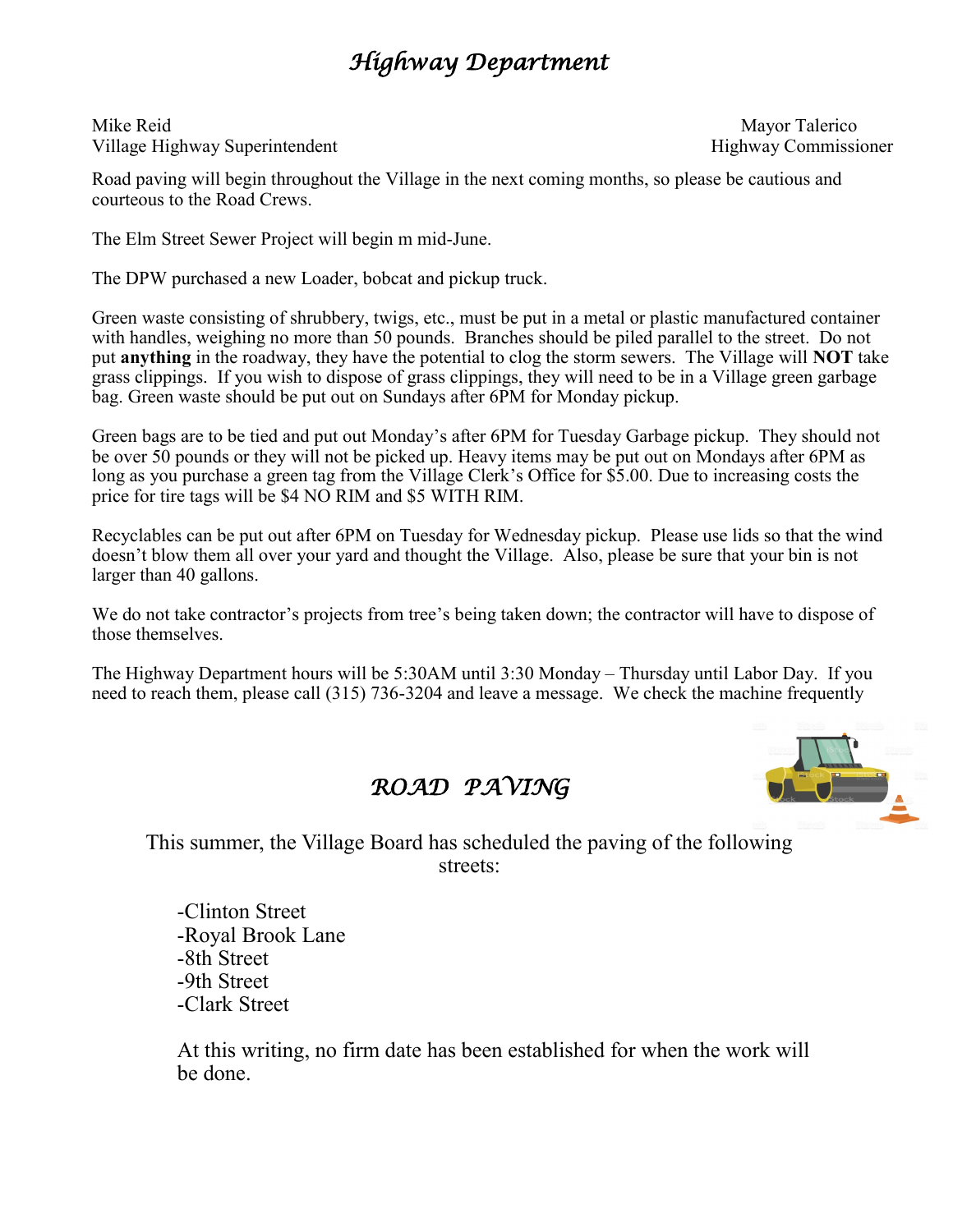#### *Fire Department News*  **Emergencies DIAL 911 Business Phone 736-1453**

The warmer weather is here. As we get involved with outside activities, let's have a safe summer season by keeping fire prevention at the top of our "To Do" list:



- Gas grills Keep grills at least 10 feet away from buildings and combustible materials. Let the grill cool completely before storing. Also, make sure the propane tank is off when the grill is not in use.
- Gasoline Store gasoline in approved containers. The preferred container has a spring loaded top and a flame arrestor screen in the spout. Store gasoline well away from ignition sources such as hot water tanks and heating appliances – remember - the fumes are heavier than air and will accumulate in the lowest point of your house in the event of a spill or leak.
- Outside fires arrange your fire pit in a safe location. If you have questions contact our Codes Department. Avoid fires on windy days and never leave a fire unattended
- Power equipment check your lawnmower and other power equipment for gas leaks before starting. Make sure battery and electrical connections are tight to avoid arcing. After each use, let the equipment cool before storing.
- Combustible ground cover keep mulch and combustible ground cover at least 3 to 5 feet away from the side of you home

Call 911 if you need the services of our fire department. This applies to fire and medical emergencies as well as non-emergencies (flooding, smoke detector problems, unusual odors, appliance malfunctions, etc.). You will speak to a dispatcher who will obtain the proper information and dispatch the appropriate resources. Unless it is a business matter, please do not call our fire station phone (315-736-1453) as it is not staffed 24 hours/day and not equipped with emergency features.

Congratulations to Jacob Edwards for completing the NYS Basic Exterior Firefighting Operations course!

You can help us by shopping through Amazon Smile. Make purchases at smile.amazon.com, choose the New York Mills Volunteer Fire Company Inc. as your charity and Amazon will donate to our fire department. Thanks for your support…!

We have responded to nearly 500 calls so far this year. THANK YOU to our volunteer NYMFD members for your service and dedication to our community  $-24$  hours/day, 7 days/ week, 365 days/year. We're always looking for more volunteers. If you are interested, please complete the application on our website(nymfd.com) or call the firehouse and leave your contact information.

Rick Ulinski, Fire Chief Follow us on FACEBOOK

### *New York Mills Ladies Auxiliary*

The Ladies Auxiliary would like to thank everyone for coming out to our chicken BBQ on May 15th. We sold out. Plans are in the works to have another chicken BBQ in the fall. Thanks again for your support.

Janet Griffiths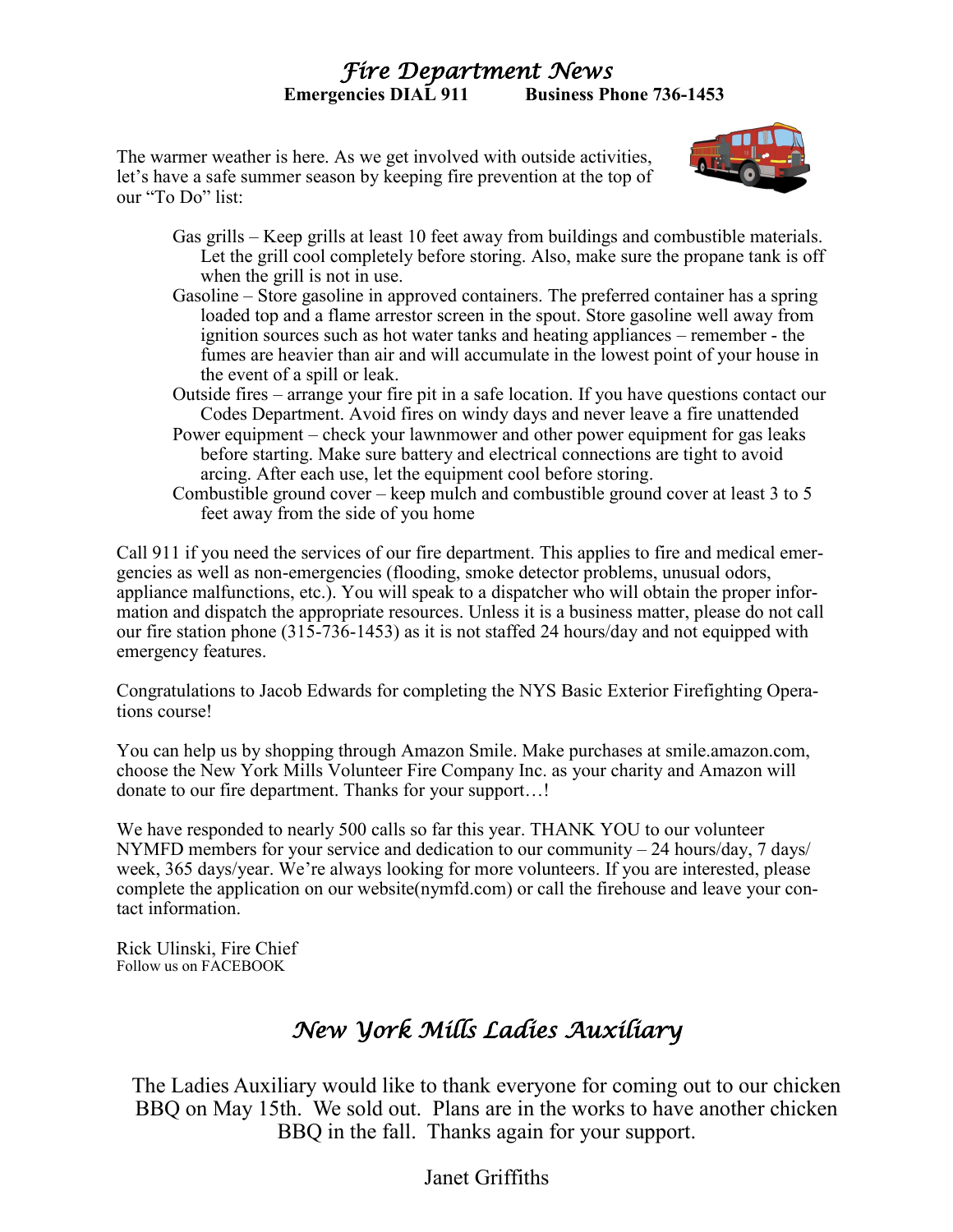### *Parks and Recreation*

Trustee John Edwards Parks Commissioner **New York Mills**

#### **2022 Summer Concert Series**

#### **Thursday Night Bands/Rain or Shine**

#### **Pulaski Park—Main Street Yorkville Park—Campbell Ave**

| 6/23/2022 | 6:30 <sub>pm</sub> | Joe Angerosa           | <b>YORK</b>        |
|-----------|--------------------|------------------------|--------------------|
| 6/30/2022 | 6:30 <sub>pm</sub> | Midi Life Crisis       | <b>NYM</b>         |
| 7/7/2022  | 6:30 <sub>pm</sub> | Tuesday Night Big Band | <b>YORK</b>        |
| 7/14/2022 | 6:30 <sub>pm</sub> | <b>DVD</b> Band        | <b>NYM</b>         |
| 7/21/2022 | 6:30 <sub>pm</sub> | Let Me Be Frank        | <b>YORK</b>        |
| 7/28/2022 | 6:30 <sub>pm</sub> | Fritz Polka Band       | <b>NYM</b>         |
| 8/4/2022  | $6:00 \text{pm}$   | Classix Polka Band     | <b>YORK</b>        |
| 8/11/2022 | $6:00$ pm          | <b>Salt City Brass</b> | <b>NYM</b>         |
| 8/18/2022 | $6:00$ pm          | Joe LaPaglia           | <b>NYM</b>         |
| 8/25/2022 | $6:00$ pm          | Tony's Polka Band      | Whitestown<br>Vets |



#### *New York Mills Senior Center*

Spring has sprung and I hope everyone is healthy and still hanging on. The Center is taking on new members for 2022 the cost is \$5 per year.

The meetings start at 12:30 PM ` We have free coffee and cookies ever Tuesday and 50/50 and \$4 for a Bingo Sheet as well as other raffles.

Unfortunately there will not be any planned trips but we have various things going on to keep you occupied without leaving the Center.. Every first Tuesday of the month is Birthday Goodie Day for the members who get a free donut of their choice and other members pay only \$1

Please come and join us !

Kathleen Brown New York Mills Senior **Director** 

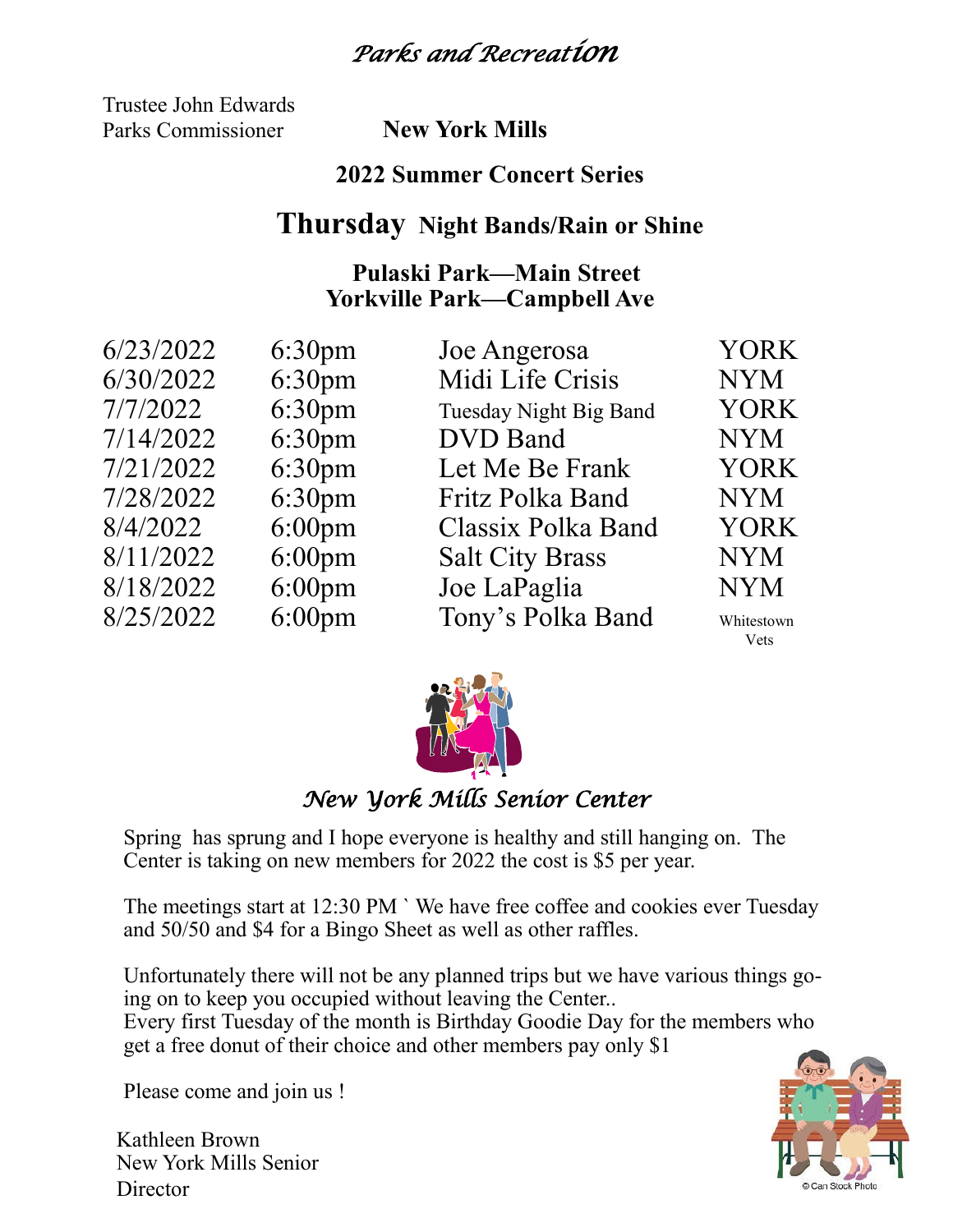

*Library News* 

# воок **BINGO!**

| Book by<br>Dr. Seuss                 | Fook<br>about cars.               | Book with<br><b>SYNAT</b><br>Savorite<br>TV show<br>characters   | Book about<br>first day at<br>school | Book about<br>fring                                 |
|--------------------------------------|-----------------------------------|------------------------------------------------------------------|--------------------------------------|-----------------------------------------------------|
| Book about a<br>fairstale            | Book by<br>Margaret<br>Wiss Brown | Book about<br>historical<br><b>Dettices</b>                      | Book about<br>disouses               | Book by<br>Roadd Dahl                               |
| Book about<br>traveling.             | Book about<br>a primores          | <b>Book</b><br>illustrated or<br>written by<br>Maurice<br>Seadak | Book by Shel<br>Silveresia           | Book with<br>dynnes or<br>tongua<br><b>Defaters</b> |
| Book about<br>a bistorical<br>overs. | <b>Book</b> about<br>birda        | Rook about<br>subure                                             | Book about<br>Curious<br>George      | <b>Jook by lon</b><br>Sciendos                      |
| Book about<br>a place<br>(any place) | A Disney<br>book                  | Interactive<br>book (with<br>uadio or pop-<br>up pieces)         | <b>Took by Bill</b><br>Martin Jr.    | Book about a<br>tall tale                           |

**Library News June 2022** Hours: Monday - Friday 12 noon  $-7$  p.m., Saturday 10 a.m.  $-2$  p.m. 399 Main Street New York Mills NY 13417 Telephone: 315-736-5391 Email: newyorkmills@midyork.org Website: newyorkmillslibrary.org

**Summer Reading**. The theme for New York State libraries in 2022 is "Oceans of Possibilities." We will encourage reading with Book Bingo for grades k-4 and 5-6. Get Bingo cards at the library or download from our website. Help your child get books (at the library!) and read. Get prizes for reading and get entered into a drawing for more prizes in August. Did you know that students can lose two months of grade-level equivalency in reading over the summer? The best prize is

keeping up those reading skills! The Book Bingo program will run for 8 weeks, June 27 to August 19.

**Mid York Library Road Trip 2022**. Kids, adults and families are welcome to visit 44 library locations throughout Herkimer, Madison, and Oneida counties. Begin by picking up your map at your first stop. During your visit a library staff member will stamp your map to document your trip. You will have the opportunity to receive various prizes. Participate from June 1 to August 31, 2022. More information on Mid-York libraries can be found at mylibraryroadtrip.org.

**COVID-19 Antigen Rapid Tests**. We still have many. Ask at the circulation desk or call for curbside delivery.



Village Wide Garage Sales

July 8-9th Contact Village Clerk to be added to the list (315) 736-9212 or clerk@nymills.com



The New York Mills Optimist Club is looking for new members! The Optimist Club is a group of local volunteer men and women dedicated to promoting and serving the youth of the New York Mills community. The Optimists sponsor the High School Senior Youth of the Month program, scholarship awards to graduating seniors, the Thanksgiving Turkey Trot, Biddy Basketball, Essay and Oratorical contests, along with numerous other community and school activities. Please consider joining the Optimists as part of a relaxed, fun group, and donating a little time to our projects. Should you be interested in more information, please send an e-mail to **[nymopt@gmail.com](mailto:nymopt@gmail.com)**, or visit us the first Wednesday evening of the month at the Roselawn Restaurant at 7 PM. We look forward to hearing from you!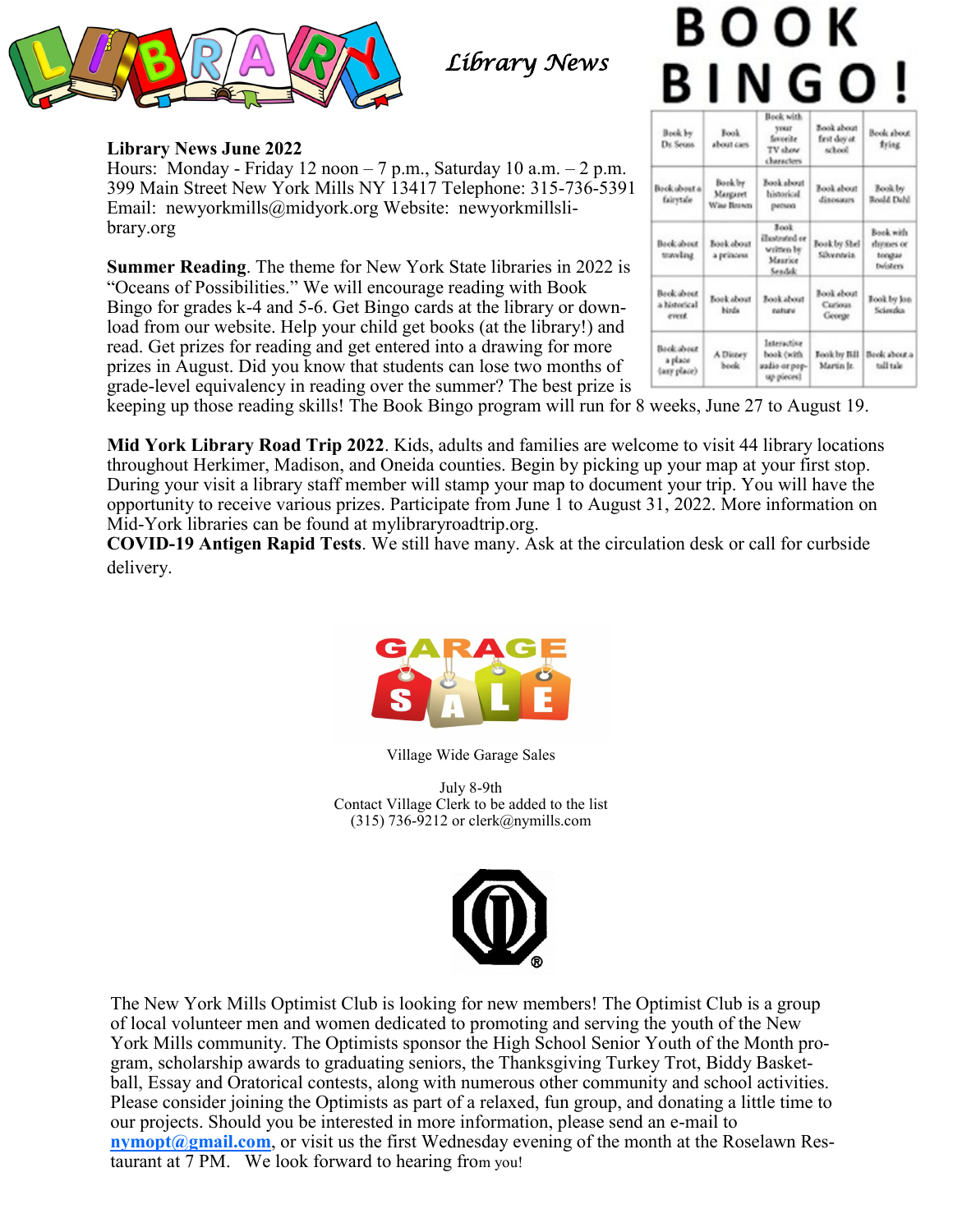## *Parks and Recreation*

Summer is finally here and we are excited about the new and improved changes to our summer program. Last year was our first summer program that occurred with the collaboration of the Villages of New York Mills, Yorkville and New York Mills Union Free School District. The program was different than previous years with added safety and oversight. We will continue to build and improve our program. We are making some changes but rest assured there will be quality activities for the children to enjoy. I'm excited that we will have access to the new playground at the school and use of the facilities when the weather doesn't cooperate.

The summer program will be held at the school and will have two sessions running from 9:00-11:45 and 12:15-3:00. The sessions will be divided into age groups this year. Our Program Director is currently working on the schedule and it will be posted in a couple of weeks. Registrations and Medical Release forms must be submitted to the Village Clerk before June  $30<sup>th</sup>$ . They will be available at the school or clerk's office after 6/15. Please review the program rules with your children when you register them. The program will begin on July  $6<sup>th</sup>$  and run through August  $19<sup>th</sup>$ . Children going into grades K-6 that meet at least one of the following criteria can participate.

Attend New York Mills Elementary School Live in the Village of New York Mills Live in the Village of Yorkville

Our village parks will still be maintained for village use however no attendants will be staffed there. It is our Village Boards desire to continue to improve our parks and maintain an attractive community. We plan beautification projects regularly and welcome anyone that would like to participate. I hope that everyone was able to see the beautiful flag display done by Owen Jassak to honor our veterans. The flags were displayed from May  $22^{nd} - 28^{th}$  and as always, Owen and his team did a wonderful job.

I'm asking all of our community members to report any vandalism that you might witness. We encourage people to enjoy our parks but it is not unreasonable to ask them to respect what our tax payers provide. Our Police Department will continue to follow up on any information that could lead to the arrest of someone vandalizing our parks.

We have made a big change to our summer concert schedule. In the spirit of continued collaboration with the Village of Yorkville we have joined our efforts to provide excellent entertainment for both communities. These concerts have provided our community a nice forum to gather together with friends and neighbors for the past several years. This is a great opportunity to get to meet people and make friends in our neighboring community. We still have several openings for not-for-profit organizations that would like to provide refreshments at these events. This is a great way to get your organization more involved with the community and to raise funds. Contact me if you would like more information. Please come out and enjoy the fun, food and friendship on Thursday evenings.

We are planning our second annual movie night at Pulaski Park. Ryan Rys will provide DJ service before the movie. We are currently considering 8/20 with a rain date of 8/27. We will provide more information on our village website and Facebook page as we get closer to the event.

If you have any questions, concerns or suggestions for me I can be reached at  $edwards@nymills.com$  or if you prefer you can leave a message with the Village Clerk. Enjoy the summer!!! Trustee John Edwards

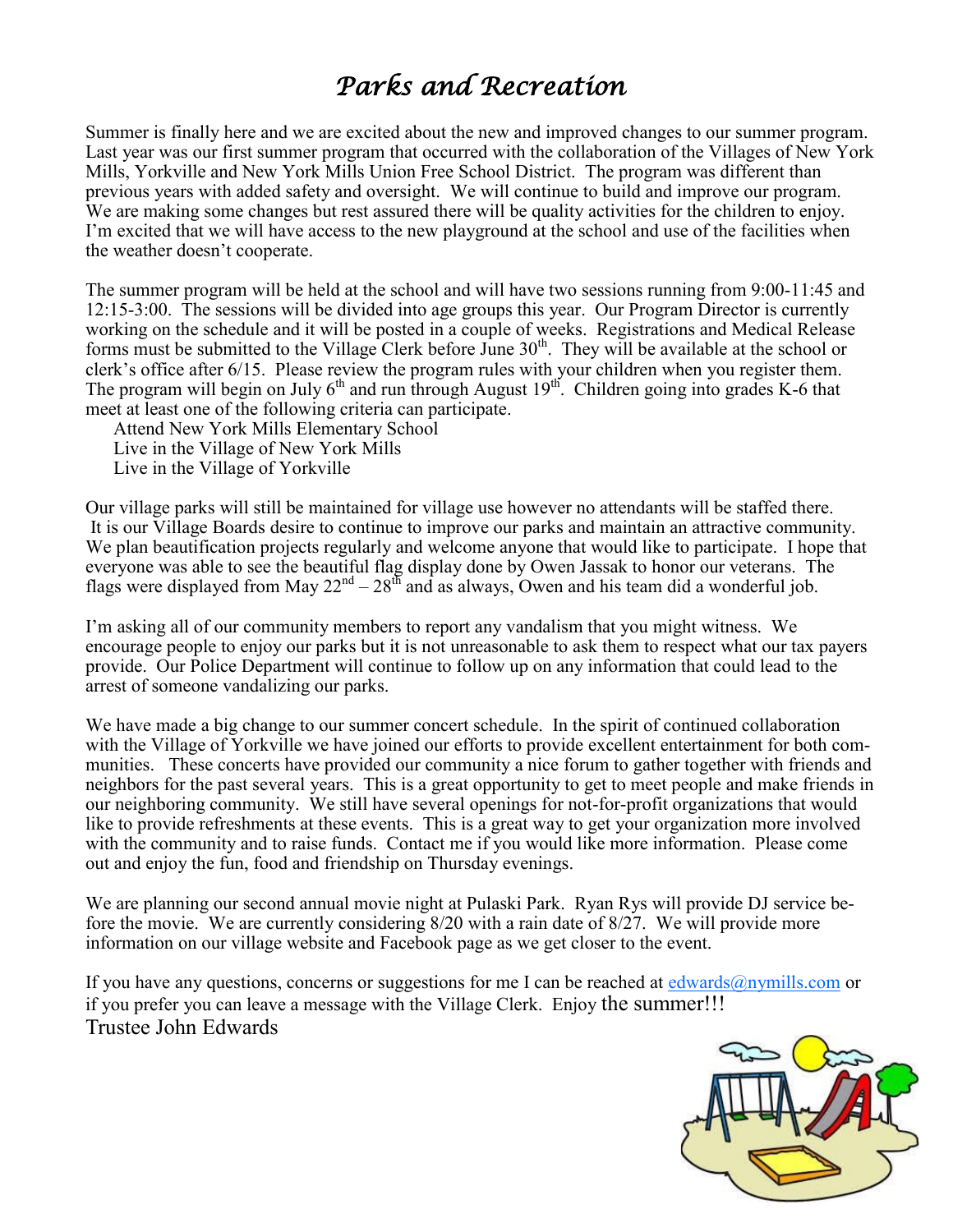#### *Reminder to Keep Your Lawns Mowed*

New York Mills Code:188-3 - control of grass and weeds on private property:

A. It shall be the duty of the owner , lessee or person having charge of each and every parcel of land in this Village to keep said parcel free from harmful weeds and rank or other noxious vegetation.

B. Grass shall be cut on improved private property at least once every two weeks and on vacant parcels once every three weeks from the first day of May to the last day of October of each year. The accumulation of rubbish on the subject premises or the growth of brush, grass or weeds more than nine inches high is prohibited. This provision shall not apply to land under cultivation, naturally wooded areas or underdeveloped areas which are at least 200 feet distant from any occupied building or residence.

#### 188-4 - Enforcement procedures:

 In the that the zoning officer or Law Enforcement officer determines that there exists such brush, grass, rubbish or weeds which constitute a fire or health hazard or public nuisance as described in section 188-3 of the Village Code, the Village Board shall direct the Code Enforcement Officer to give written notice to the owner of such real property to spray, remove , cut or trim the same as may be necessary to remove such hazard or nuisance. Such notice shall be given in writing by certified mail ,return receipt requested , to the owner of such property, and to the owners last known address as it appears on the latest assessment roll of the Village of New York Mills. In the event that the lot, tract, or parcel of land is unoccupied and the address of the owner is unknown , service of the notice shall be made upon the owner by posting the same on such lot, tract or parcel of land. Such notice shall direct that such hazard or nuisance be remedied within 10 days of the mailing of such notice.

#### 188-5 - Abatement by Village; Lien

 If ,within said 10 days, the owner or occupant should fail, refuse or neglect to abate the hazard or nuisance, The Village of New York Mills may undertake to abate the same through the use of its own personal facilities or equipment ,or The Village of New York Mills may contract with an independent contractor or contractors to do the work and cause the hazard or nuisance to be abated.. In either event, the cost incurred by the Village of New York Mills to accomplish the abatement of the hazard or nuisance shall be assed against and be a lien upon the lot, tract or parcel of land where the hazard or nuisance existed.

#### *Codes Department*

The codes department would like to welcome Rick Fabbio as our new Assistant Codes Officer. We will be working together to identify and take corrective action on Codes Violations in the village if you see anything you think may require Codes action please do not hesitate to call the office @ 315-736-9212 and we will investigate your concern and take the appropriate action. Remember if you plan to start a project check to see if a permit is required including driveways, fences, sheds, pools, and decks. Also check to see if your house or business is properly identified with approved address numbers that are visible from the street that way in the event of an emergency you can be located more quickly.

Going forward please feel free to call the office with all your code concerns before you put hammer in hand or shovel to the ground to ensure you are safe and within the guidelines of the village. Thank You, and stay safe.

Village of New York Mills Codes Department